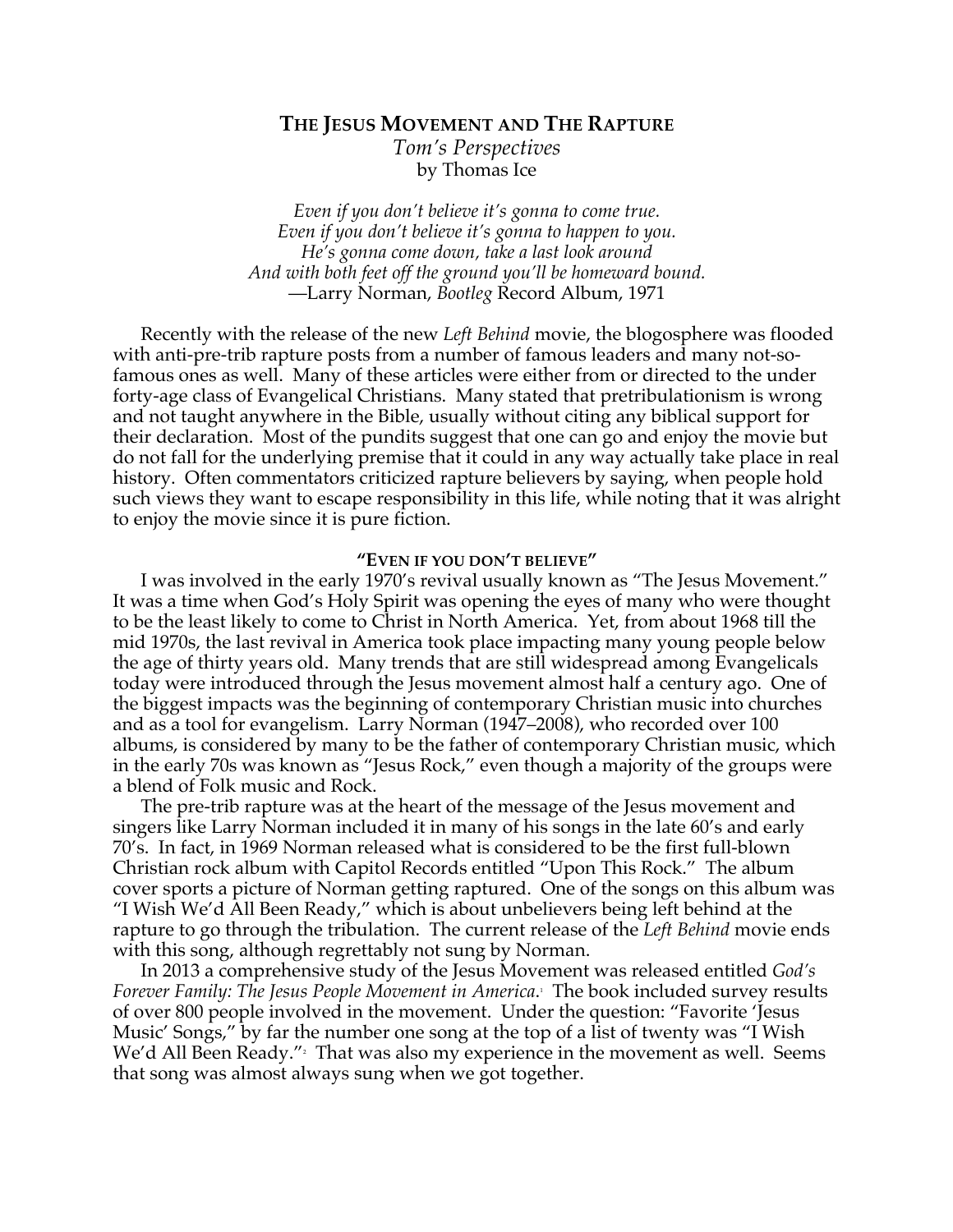A few other questions were quite informative in relation to the popularity of pretribulationism. "Were you convinced that Jesus' return was imminent during your involvement with the Jesus People movement?" was an interesting question. About  $80\%$  said, "Yes," while only  $10\%$  said, "No." $^{\circ}$  The next question was, "Did you believe in the 'Rapture' during your involvement in the Jesus People movement?" 90% answered, "Yes" with only  $4\%$  saying, "No." Not surprisingly, as the author says, "hands-down winner" of the most popular author and book was Hal Lindsey and *The*  Late, Great Planet Earth.<sup>.</sup> I bring these matters up because it was during the 1970s that pretribulationism was part of the revival culture of that day when Evangelicalism was growing as a result of winning unbelievers to Christ and teaching them the literal meaning of God's Word. This literal interpretation of Scripture included a general literal approach to Bible prophecy and the rapture. The literal view of Bible prophecy was set against most of the mainline Protestant churches of the day that did not follow the dispensational understanding of the Bible. Thus, they did not hold to a pre-trib rapture. It was in this context that Larry Norman wrote a song about the rapture. He spoke about how all believers will be taken in the rapture whether they believe in it or not. (Note the words of Norman's song at the beginning of this article.)

#### **KICKING AND SCREAMING**

Often when I am speaking on the truth of pretribulationism from the Bible, I point out that even those Christians who do not believe in pretribulationism or have never heard of the rapture will be taken up in that great event. I like to say that some will likely go up kicking and screaming. Of course, I add, such will not actually be the case since we will be changed into our new resurrection body at the moment of rapture so that we will no longer have a sin nature that will oppose God's plan for His church.

One of the points that I have never heard anyone say, nor have I read about it anywhere when opponents of the pre-trib view attempt to explain how the rapture became such a widespread belief among American Evangelicals is the role the Jesus movement played, especially the music that reinforced belief in the great snatch. As one who lived through this time participating in the movement, I know that the music and overall culture and mentality did a lot to reinforce my belief in a pre-trib rapture. Like many, I examined pretribulationism later as to its veracity and continue to examine it to this day in light of Scripture. I have found that it is clearly taught in the New Testament.

Today, as a general trend within American Evangelicalism, we see an exiting of young people from the Church or a tendency to want to be relevant to the pagan culture rather than to God. During the Jesus movement there was an influx of young people into the church through conversion to Christ as their Savior which was often energized by the proclamation of Bible prophecy and the rapture. Today in the Evangelical church most young people, not all, are bored to death with the biblical study of the future. They say it is not relevant to them rather than is it true. So it is not surprising that with the recent release of the remake of the *Left Behind* movie, they generally have shown no interest. I'll bet I have read a couple dozen articles in the last few months critical of pretribulationism upon the occasion of the release of the *Left Behind* movie. Many of the articles just reject out-of-hand the possibility that pretribulationism could be true. They then proceed to make fun of and ridicule this teaching as something one might have gotten out of the *National Inquirer* along the same line as believing in flying saucers and the space brothers. In place of the rapture and Bible prophecy today we tend to see an emphasis upon social action as a focus. We are actually seeing in many